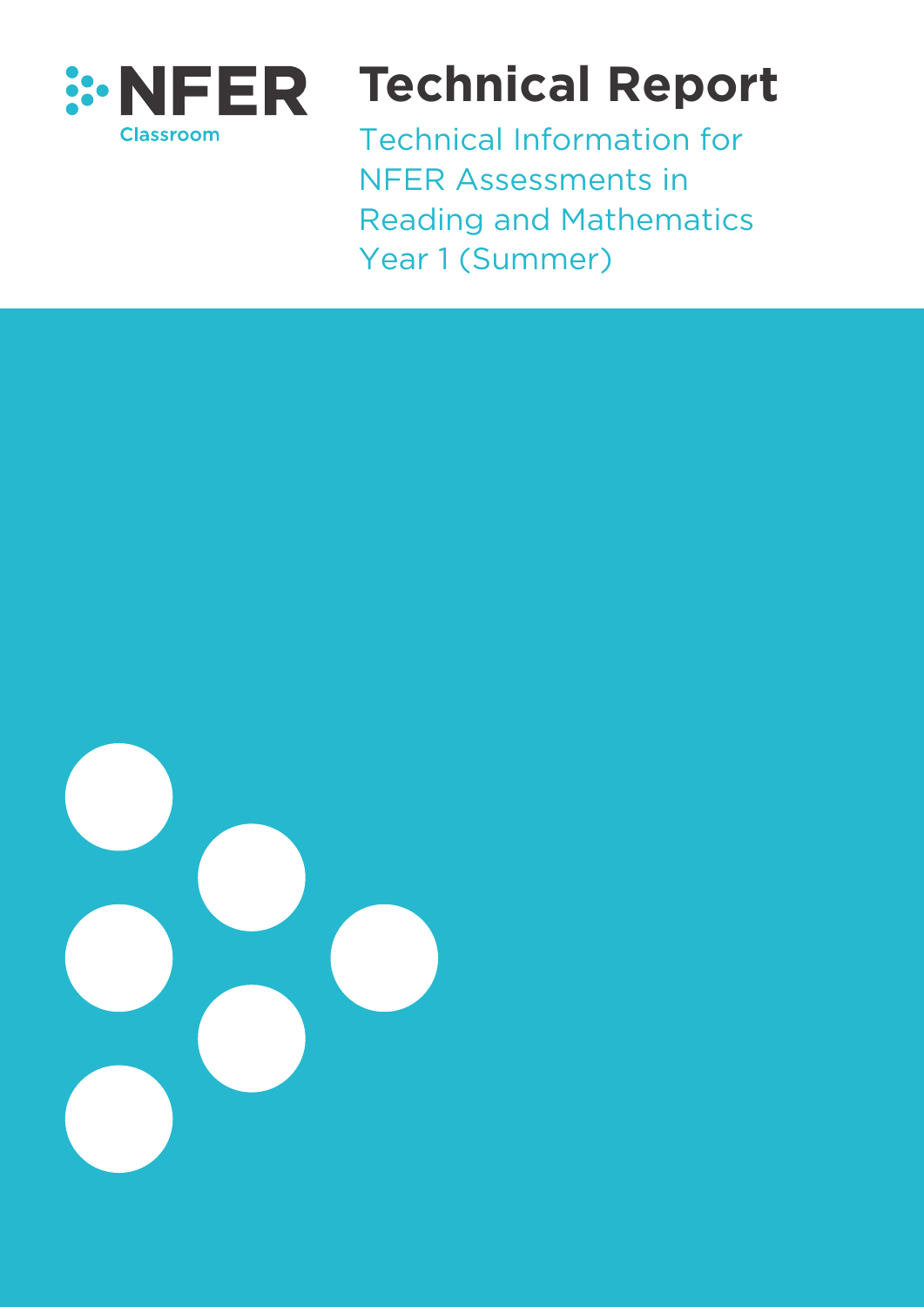## **Technical Information for NFER Assessments in Reading and Mathematics Year 1 (Summer)** Centre for Assessment

Published in June 2018 By the National Foundation for Educational Research, The Mere, Upton Park, Slough, Berkshire SL1 2DQ www.nfer.ac.uk

© 2018 National Foundation for Educational Research Registered Charity No. 313392

**ISBN:** 978-1-911039-78-5

**How to cite this publication:**

Centre for Assessment (2018). *Technical Information for NFER Assessments in Reading and Mathematics Year 2 (Autumn).* Slough: NFER.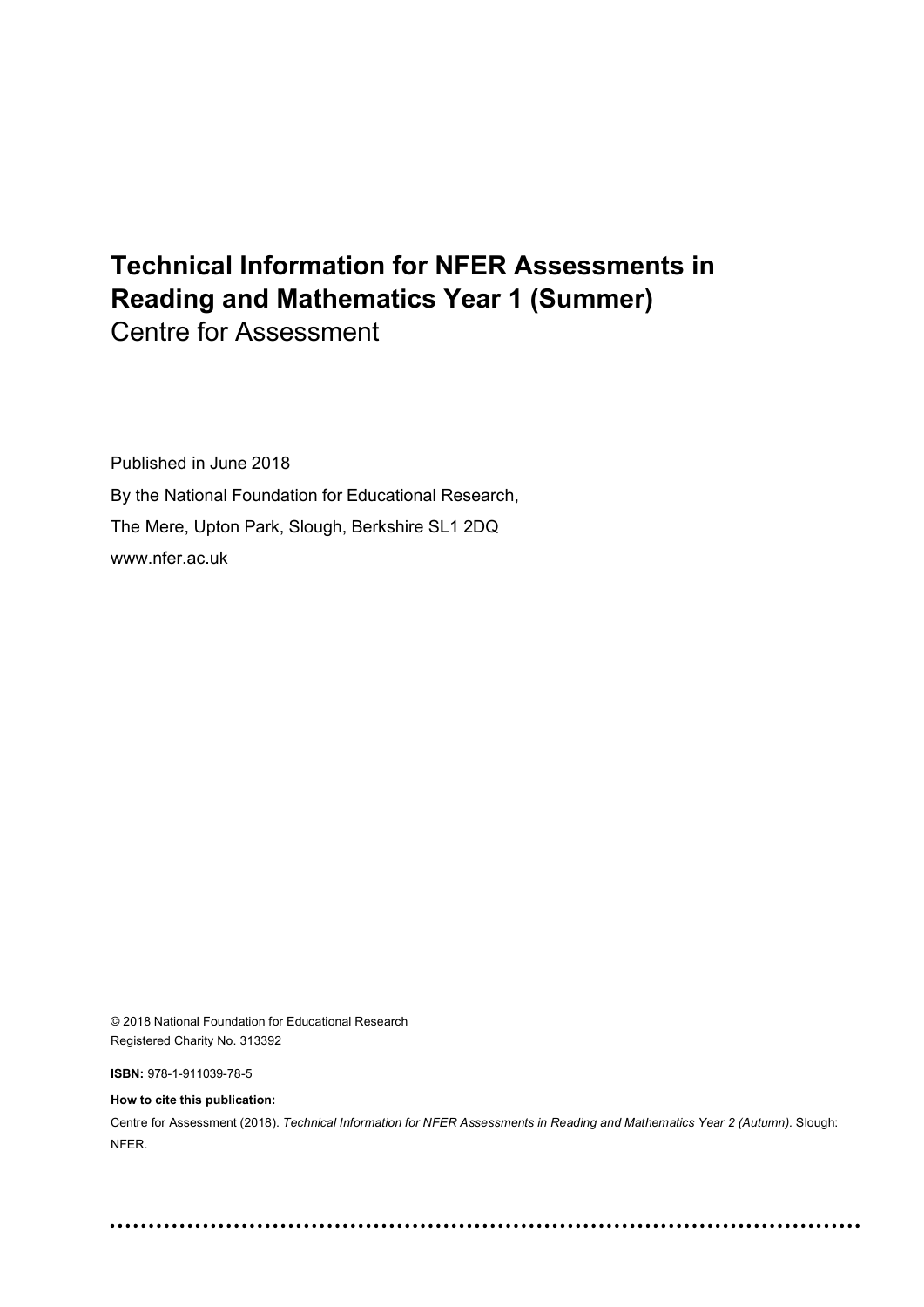## **Contents**

| 1              | Introduction                         | 4  |
|----------------|--------------------------------------|----|
| $\overline{2}$ | Early development of texts and items | 4  |
| 3              | Sample characteristics               | 5  |
| 4              | Whole test functioning               | g  |
| 5              | Item level functioning               | 10 |
|                | Item level statistics                | 10 |
|                | Differential item functioning        | 10 |
| 6              | Test outcomes                        | 16 |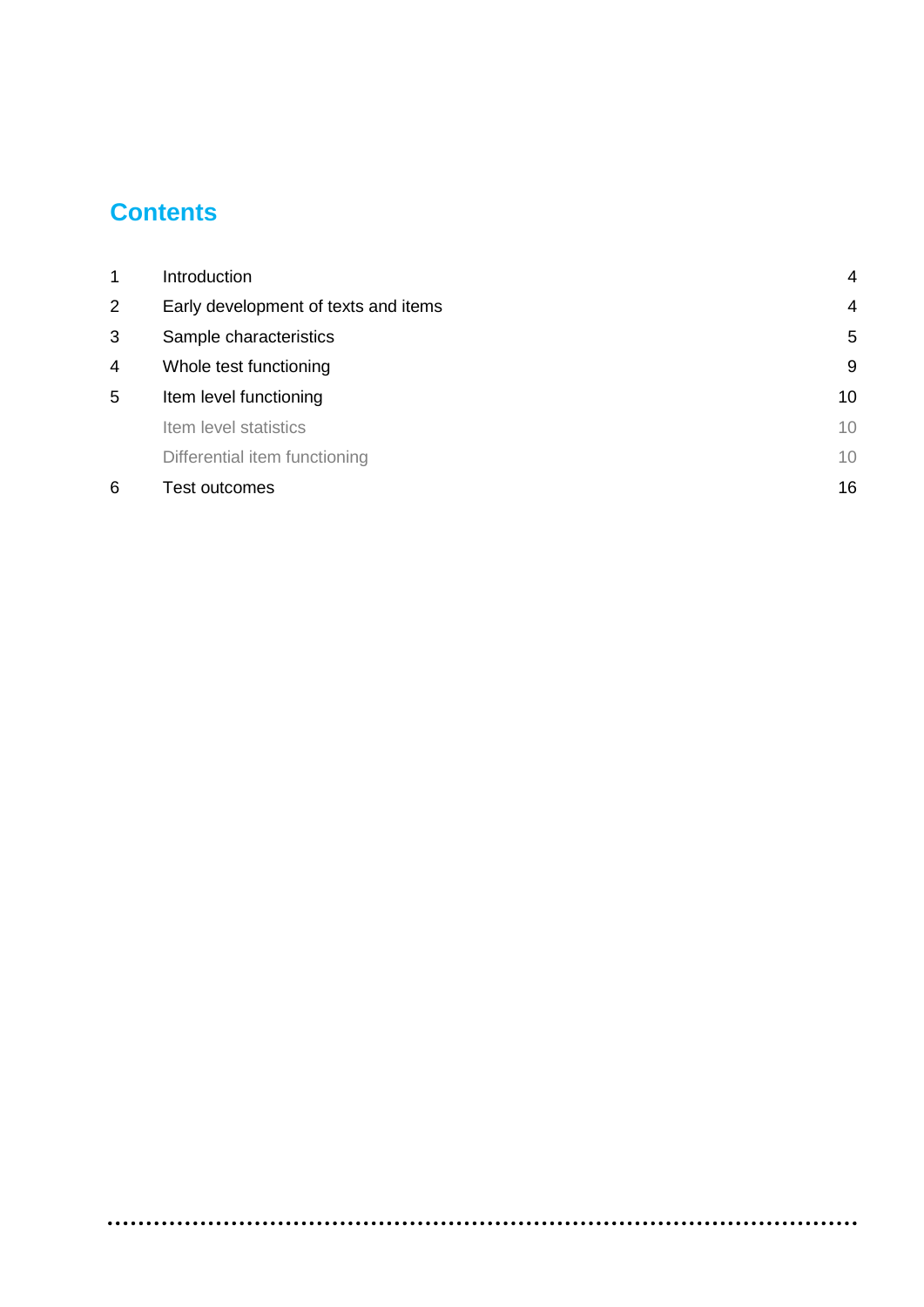#### <span id="page-3-0"></span>**1 Introduction**

The Year 1 mathematics and reading assessments form part of a new Key Stage 1 series of materials that can be used to monitor pupil attainment and progress across Years 1 and 2 to the national assessment at the end of Key Stage 1. They are aligned to the 2014 National Curriculum and in turn are part of a wider series of assessments intended for use through Years 1 to 5.

<span id="page-3-1"></span>True to the model of all NFER assessment development, these assessments are the end result of extensive review, trialling and analysis. This report details the development process and provides technical data relating to the sampling, trialling and standardisation of the assessments.

#### **2 Early development of texts and items**

Following the initial development of texts / contexts and items (questions) by the researchers at NFER, informal trialling was conducted at a variety of primary schools. Informal trialling involves discussing the texts and / or items with small groups of pupils and gathering information on how these can be improved. This provides early feedback on the appropriateness of the texts and items, contributes to an informed review of the materials and influences the selection of items in preparation for the standardisation.

Teacher feedback is very important in the development of NFER tests. Not only is teacher input gathered on the early versions of the materials during informal trialling but it is also collected through a questionnaire completed by teachers taking part in the large scale standardisation. This questionnaire gathers teacher feedback on different aspects of the tests; this information is very useful in refining the materials and informing the selection of items that comprise the final tests.

In addition to feedback from teachers, the materials were reviewed by inclusion and subject experts. This allows us to ensure that, as far as possible, the tests are appropriate for the pupils who will be taking them.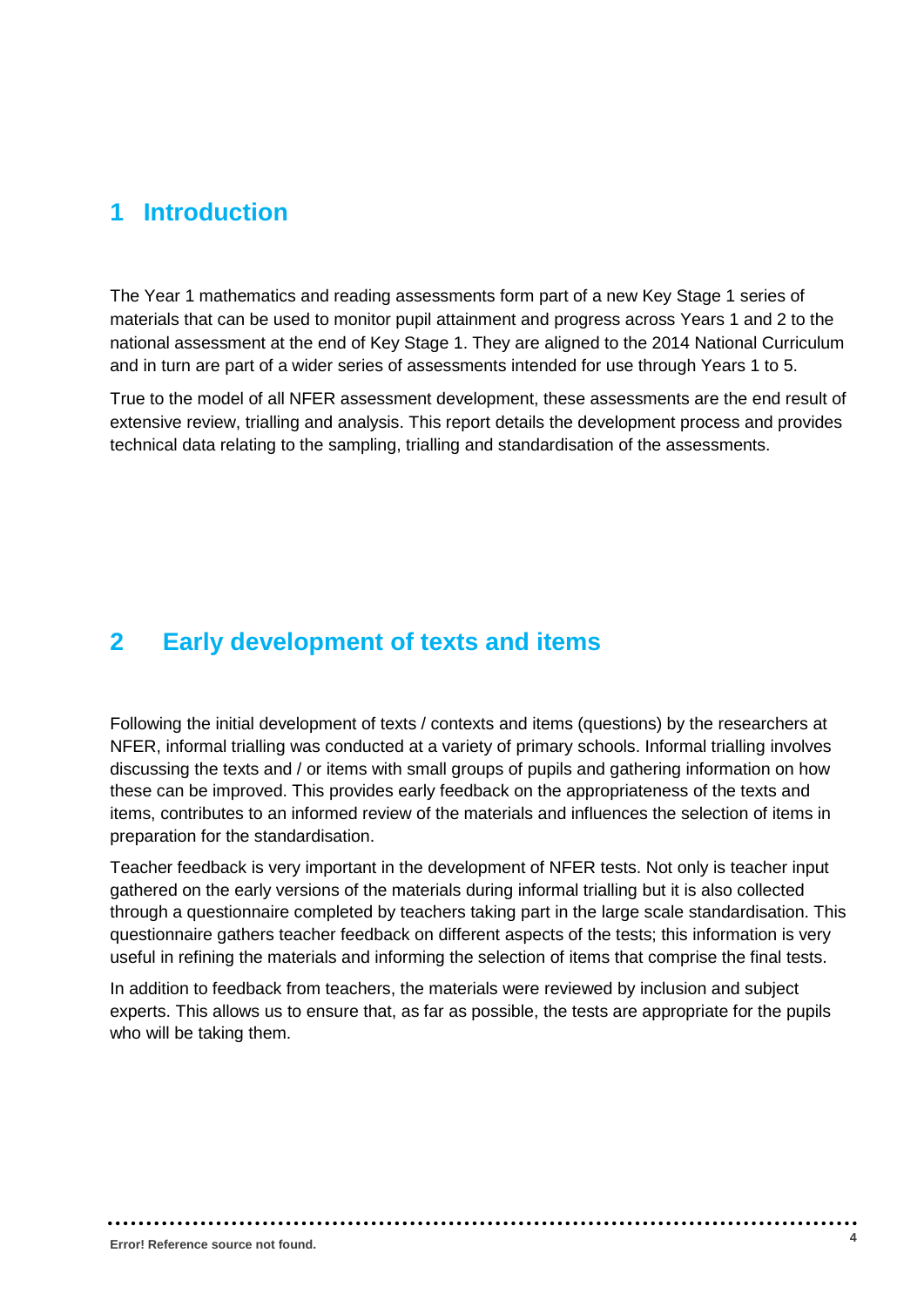#### <span id="page-4-0"></span>**3 Sample characteristics**

The NFER assessments in reading and mathematics Year 1 (summer) were standardised in June 2017 with a sample of schools from across England. The standardisation sample was stratified according to the following characteristics:

- KS2 overall performance band 2015 (average point score)
- Primary school type
- School governance
- Region

In order to ensure the characteristics of the schools included in the standardisation sample were representative nationally, school level characteristics were compared with the national population and chi-square significance tests were conducted. The achieved sample representations across the above characteristics are shown and compared with the national population in Tables 3.1 and 3.2. The gender breakdown of the samples is shown in Table 3.3.

The samples were representative of the national population in all four of the above stratification characteristics at the school level.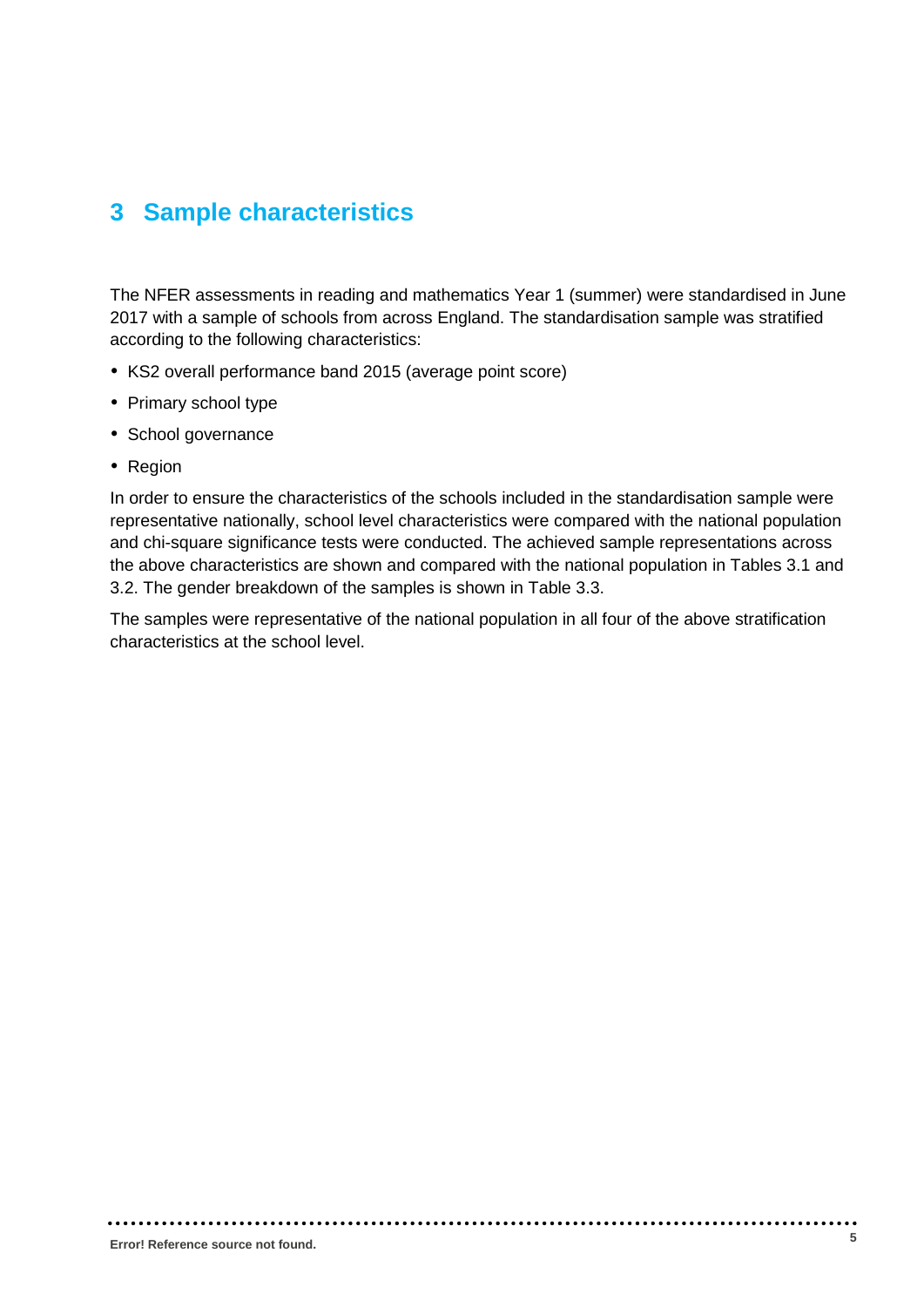|                                |                                                                 | population    |               | sample         |                |  |
|--------------------------------|-----------------------------------------------------------------|---------------|---------------|----------------|----------------|--|
|                                |                                                                 | <b>Number</b> | $\frac{9}{6}$ | <b>Number</b>  | $\%$           |  |
| <b>KS2</b> overall             | Lowest 20%                                                      | 2709          | 16            | 15             | 12             |  |
| performance                    | 2nd lowest 20%                                                  | 2589          | 15            | 19             | 15             |  |
| band 2015 (av.<br>point score) | Middle 20%                                                      | 2319          | 14            | 16             | 12             |  |
|                                | 2nd highest 20%                                                 | 2450          | 14            | 26             | 20             |  |
|                                | Highest 20%                                                     | 2838          | 17            | 26             | 20             |  |
|                                | missing                                                         | 4217          | 25            | 27             | 21             |  |
| Primary school<br>type         | Nursery, Infants,<br>First School, Infant &<br>Junior (Primary) | 15677         | 92            | 117            | 91             |  |
|                                | Independent schools                                             | 1307          | 8             | 10             | 8              |  |
|                                | All Through school                                              | 138           | 1             | $\overline{2}$ | $\overline{2}$ |  |
| School<br>governance           | Academy or Free<br>school                                       | 3867          | 23            | 18             | 14             |  |
|                                | Maintained                                                      | 11947         | 70            | 101            | 78             |  |
|                                | Independent                                                     | 1308          | 8             | 10             | 8              |  |
| Urban/Rural                    | <b>Rural</b>                                                    | 5004          | 30            | 43             | 33             |  |
|                                | Urban                                                           | 11873         | 70            | 86             | 67             |  |
| Region                         | <b>North</b>                                                    | 5156          | 30            | 43             | 33             |  |
|                                | <b>Midlands</b>                                                 | 5346          | 31            | 39             | 30             |  |
|                                | South                                                           | 6620          | 39            | 47             | 36             |  |
| <b>Total schools</b>           |                                                                 | 17122         | 100           | 129            | 100            |  |

#### **Table 3.1. Representation of the sample at school level: Reading**

Since percentages are rounded to the nearest integer, they may not always sum to 100.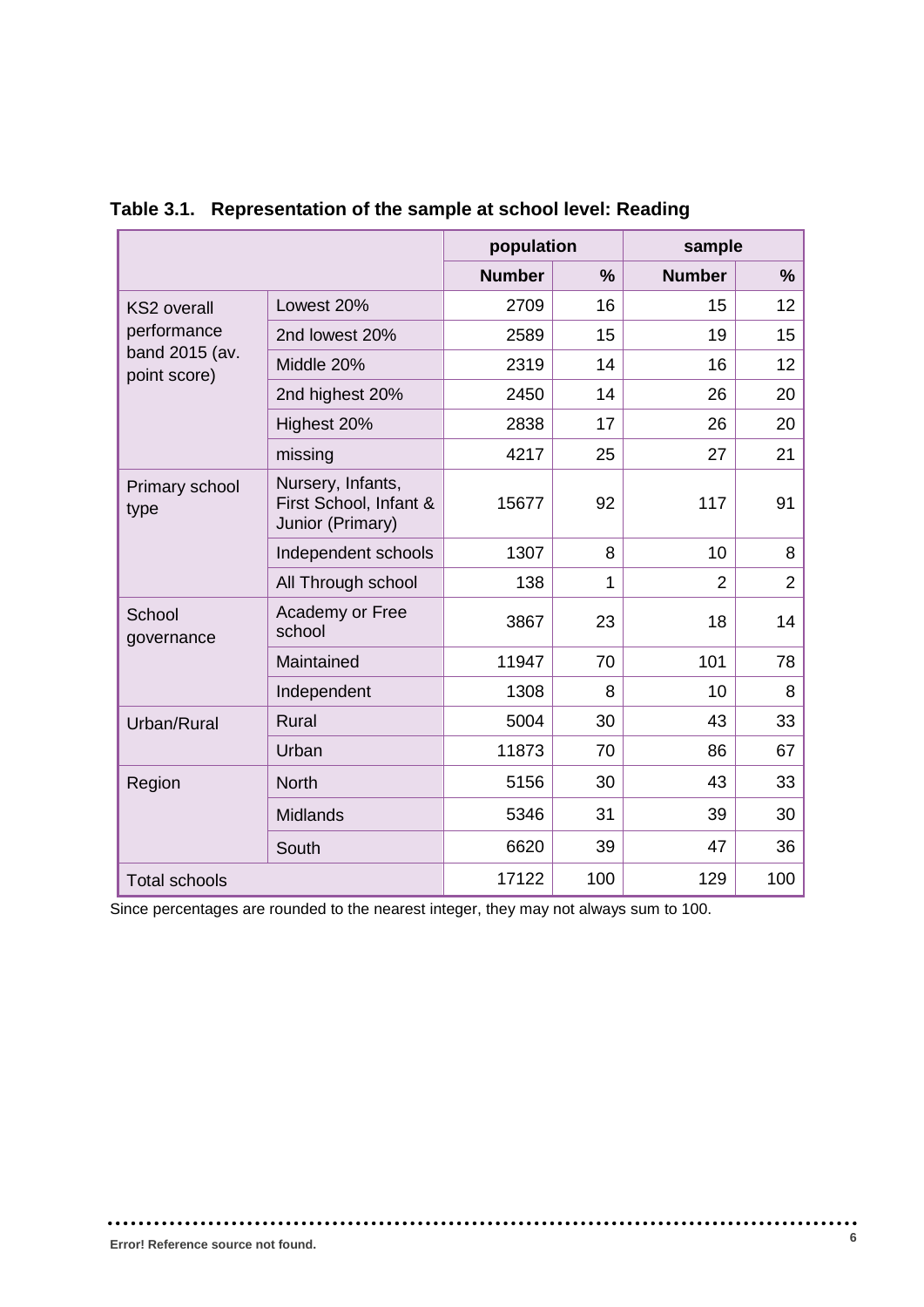|                               |                                                                 | population    |               | sample         |                |
|-------------------------------|-----------------------------------------------------------------|---------------|---------------|----------------|----------------|
|                               |                                                                 | <b>Number</b> | $\frac{9}{6}$ | <b>Number</b>  | $\frac{9}{6}$  |
| <b>KS2</b> overall            | Lowest 20%                                                      | 2709          | 16            | 14             | 11             |
| performance<br>band 2015 (av. | 2nd lowest 20%                                                  | 2589          | 15            | 19             | 15             |
| point score)                  | Middle 20%                                                      | 2319          | 14            | 16             | 13             |
|                               | 2nd highest 20%                                                 | 2450          | 14            | 25             | 20             |
|                               | Highest 20%                                                     | 2838          | 17            | 26             | 21             |
|                               | missing                                                         | 4217          | 25            | 26             | 21             |
| Primary school<br>type        | Nursery, Infants,<br>First School, Infant<br>& Junior (Primary) | 15677         | 92            | 114            | 90             |
|                               | Independent<br>schools                                          | 1307          | 8             | 10             | 8              |
|                               | All Through school                                              | 138           | $\mathbf{1}$  | $\overline{2}$ | $\overline{2}$ |
| School<br>governance          | Academy or Free<br>school                                       | 3867          | 23            | 18             | 14             |
|                               | Maintained                                                      | 11947         | 70            | 98             | 78             |
|                               | Independent                                                     | 1308          | 8             | 10             | 8              |
| Urban/Rural                   | <b>Rural</b>                                                    | 5004          | 30            | 42             | 33             |
|                               | Urban                                                           | 11873         | 70            | 84             | 67             |
| Region                        | <b>North</b>                                                    | 5156          | 30            | 41             | 33             |
|                               | <b>Midlands</b>                                                 | 5346          | 31            | 39             | 31             |
|                               | South                                                           | 6620          | 39            | 46             | 37             |
| <b>Total schools</b>          |                                                                 | 17122         | 100           | 126            | 100            |

#### **Table 3.2. Representation of the sample at school level: Mathematics**

Since percentages are rounded to the nearest integer, they may not always sum to 100.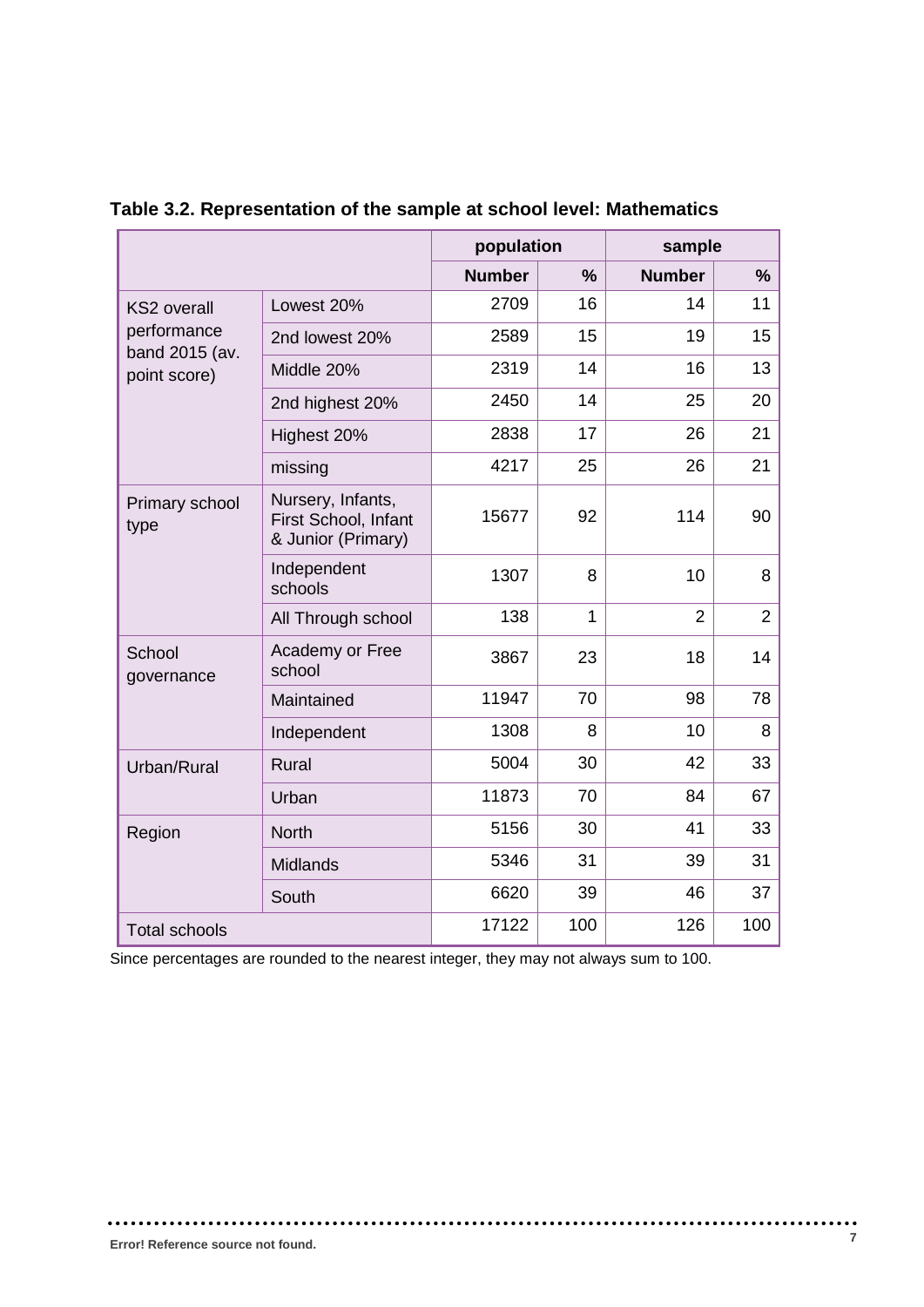|                    |              | population | sample        |     |  |
|--------------------|--------------|------------|---------------|-----|--|
|                    |              | $\%$       | <b>Number</b> | %   |  |
|                    | <b>Boys</b>  | 50         | 1620          | 50  |  |
| <b>Reading</b>     | <b>Girls</b> | 50         | 1622          | 50  |  |
|                    | <b>Total</b> | 100        | 3247          | 100 |  |
|                    | <b>Boys</b>  | 50         | 1594          | 50  |  |
| <b>Mathematics</b> | <b>Girls</b> | 50         | 1607          | 50  |  |
| <b>Total</b>       |              | 100        | 3207          | 100 |  |

#### **Table 3.3. Representation of the sample at pupil level: Gender**

Since percentages are rounded to the nearest integer, they may not always sum to 100.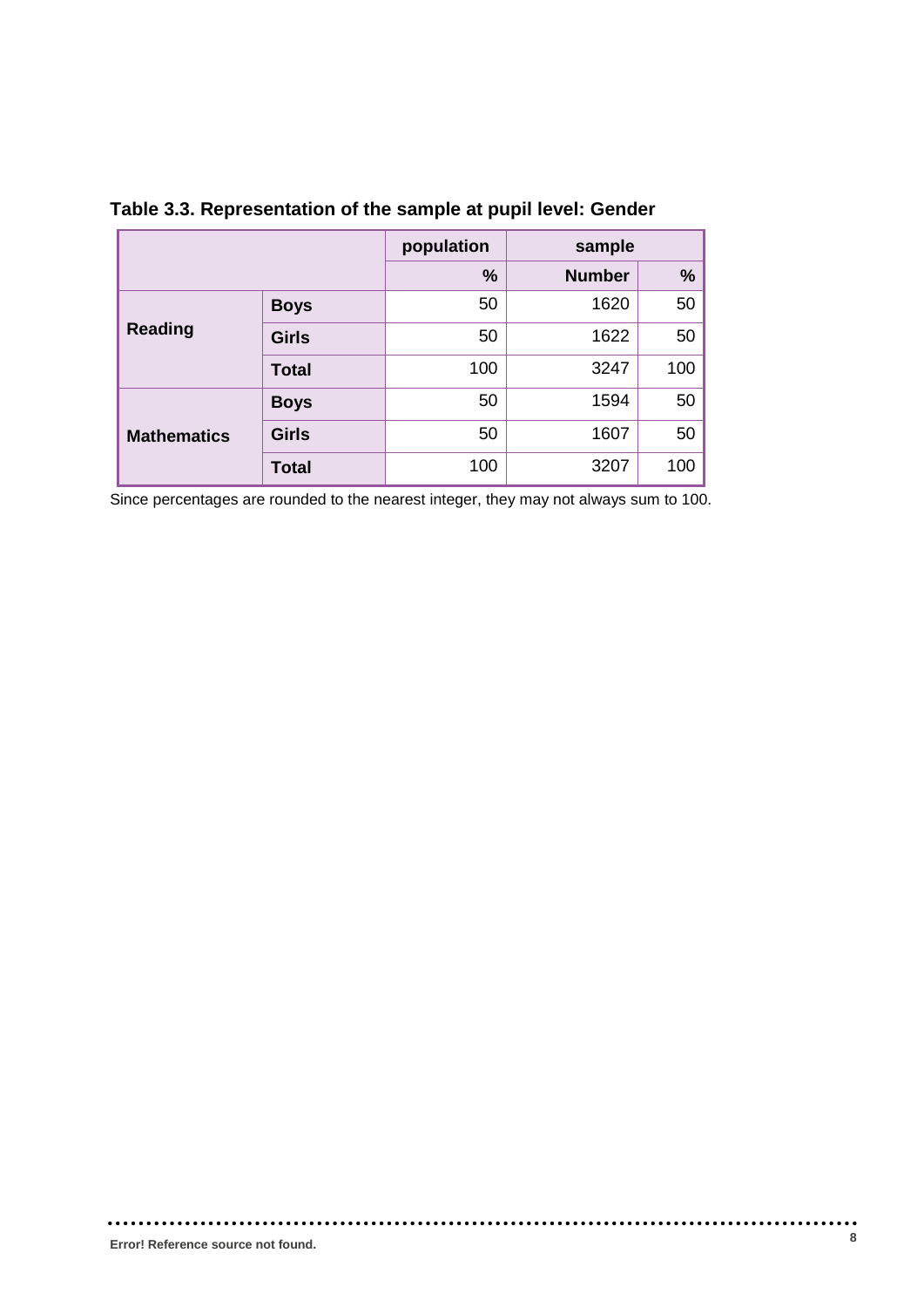#### <span id="page-8-0"></span>**4 Whole test functioning**

The following table provides information on the overall functioning of each assessment. As all items were trialled in two test versions during the trial, Item Response Theory (IRT) was used in determining the final form of each paper. Since IRT allows results from different papers to be analysed concurrently, the standardisation sample for each paper is the total number of pupils to have sat at least one paper in the standardisation trial.

|                                          | Reading<br>Paper 1 | Reading<br>Paper <sub>2</sub> | <b>Mathematics</b><br>Paper 1 | <b>Mathematics</b><br>Paper 2 |
|------------------------------------------|--------------------|-------------------------------|-------------------------------|-------------------------------|
| Standardisation sample n                 | 3247               |                               | 3207                          |                               |
| <b>Reliability (Cronbach's</b><br>alpha) | 0.90               | 0.767                         | 0.86                          | 0.84                          |
| Maximum score                            | 36                 | 12                            | 25                            | 15 <sub>15</sub>              |
| Mean                                     | 23.05              | 6.00                          | 13.95                         | 7.53                          |
| Median                                   | 24.00              | 6.00                          | 14.00                         | 8                             |
| Standard deviation                       | 7.74               | 3.14                          | 5.58                          | 4.01                          |

**Table 4.1. Whole test functioning**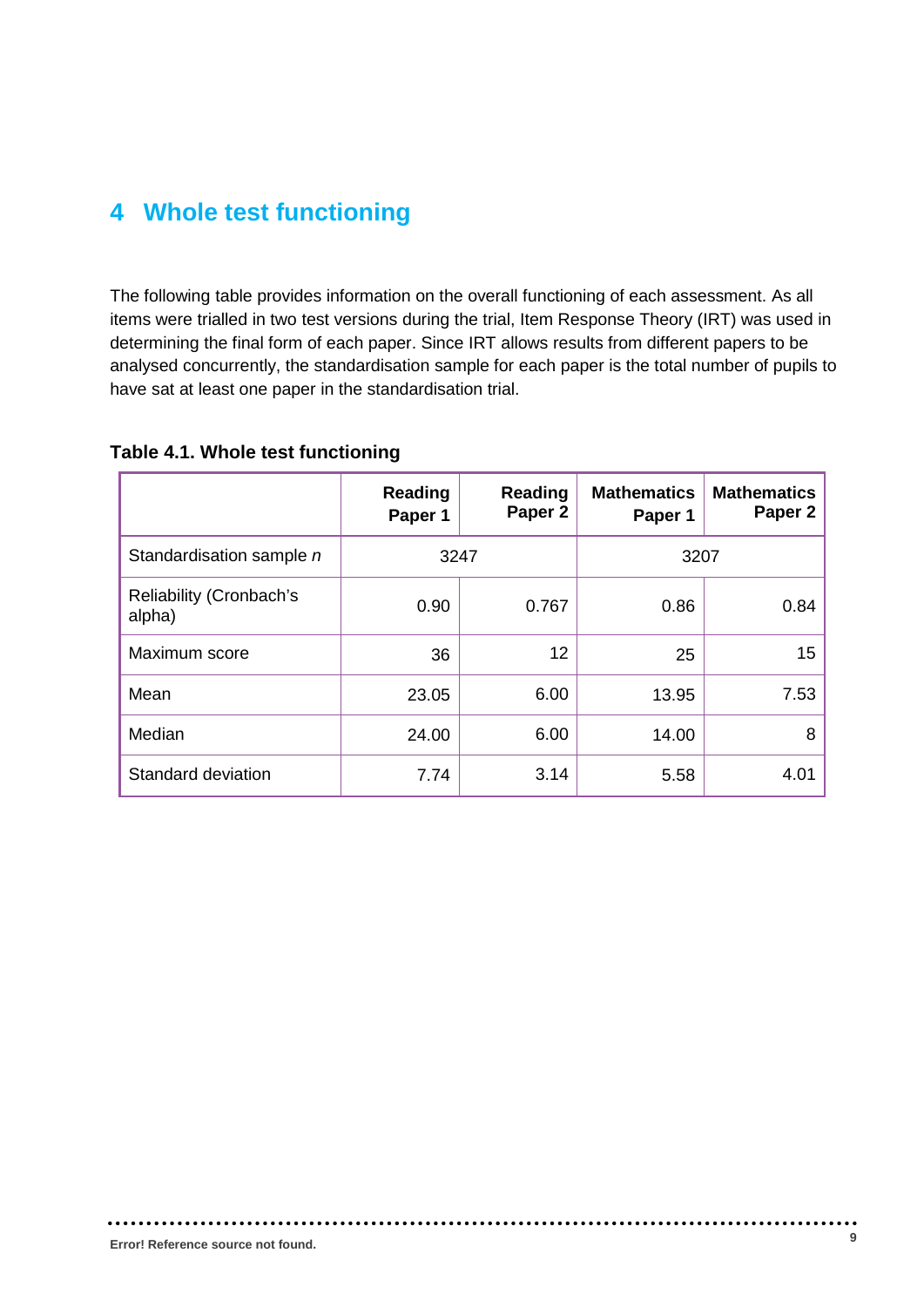### <span id="page-9-0"></span>**5 Item level functioning**

#### <span id="page-9-1"></span>**Item level statistics**

Information about item functioning is available in the NFER Test analysis tool. This is available for all purchasers of the tests.

#### <span id="page-9-2"></span>**Differential item functioning**

Differential item functioning (DIF) analysis, classified separately for gender and EAL, was carried out to identify observed differences in performance on each test. Differential item functioning identifies particular items for which two groups (e.g. girls and boys) perform differently above and beyond the disparity in their achievement on the test as a whole.

The following tables present the outcomes of the DIF analyses, showing the items where statistical differences between groups have been identified. All items were trialled in two test versions during the trial. Most items showing differential performance did so only in one of the two versions. There are two possible reasons why this might be so. Firstly, the detection of differential performance may be due to sampling effects, that is to say, the DIF may not be detected if the item were trialled again with a new sample of pupils. The statistics could be reflecting chance differences between pupils who sat one of the test versions. The second possible reason for an item to show differential performance in one test version only is that the DIF is real but is difficult to measure reliably. Therefore the results of the DIF analysis are inconclusive. Items showing differential performance in both test versions in which they were trialled have two DIF outcomes presented.

For each item listed in the tables below, Item Response Theory analysis has been used to confirm the likelihood of differential performance. Shading denotes items where bias is likely based on a review of the item characteristic curves.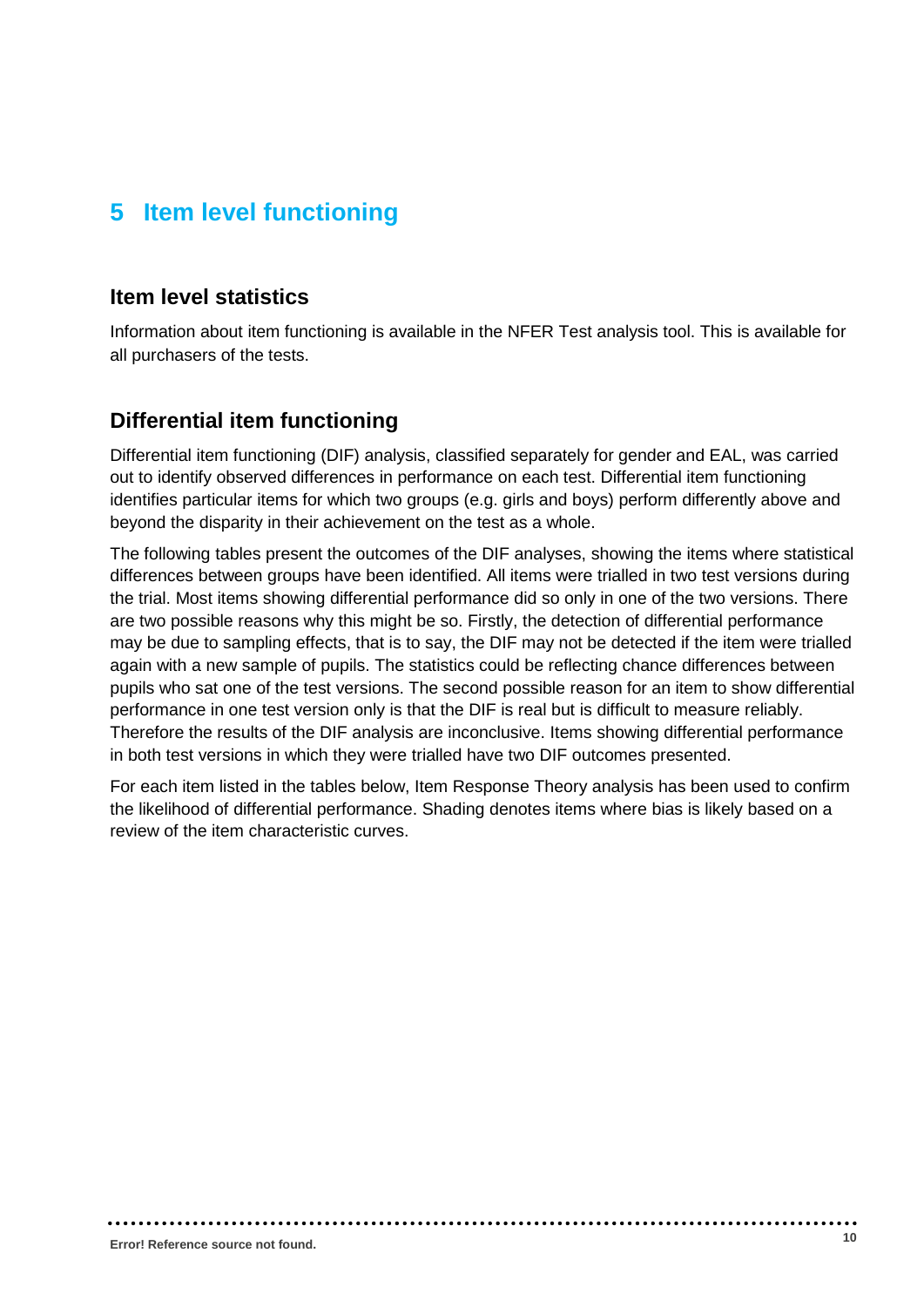| <b>Booklet section</b>                        | Item number |        | <b>DIF favours</b> |  |
|-----------------------------------------------|-------------|--------|--------------------|--|
| <b>Bear and Bird</b>                          | 5           | Boys*  |                    |  |
|                                               | 6           |        | Boys*              |  |
|                                               | 8           |        | Boys*              |  |
|                                               | 9           |        | Girls*             |  |
| Sentence<br>Completion                        | 4           | Girls* | Girls*             |  |
|                                               | 9           |        | Girls*             |  |
|                                               | 10          |        | Girls*             |  |
| Post                                          | 5           |        | Girls*             |  |
|                                               | 6           |        | Girls*             |  |
| *** $p < .001$<br>** $p < .01$<br>$^*p < .05$ |             |        |                    |  |

**Table 5.1. Differential item functioning for gender: Reading Paper 1**

| Table 5.2. Differential item functioning for gender: Reading Paper 2 |  |  |  |
|----------------------------------------------------------------------|--|--|--|
|----------------------------------------------------------------------|--|--|--|

| Item number        | <b>DIF</b> favours |                 |
|--------------------|--------------------|-----------------|
|                    | Girls*             |                 |
| $*$ <i>p</i> < .05 | ** $p < .01$       | ***<br>p < .001 |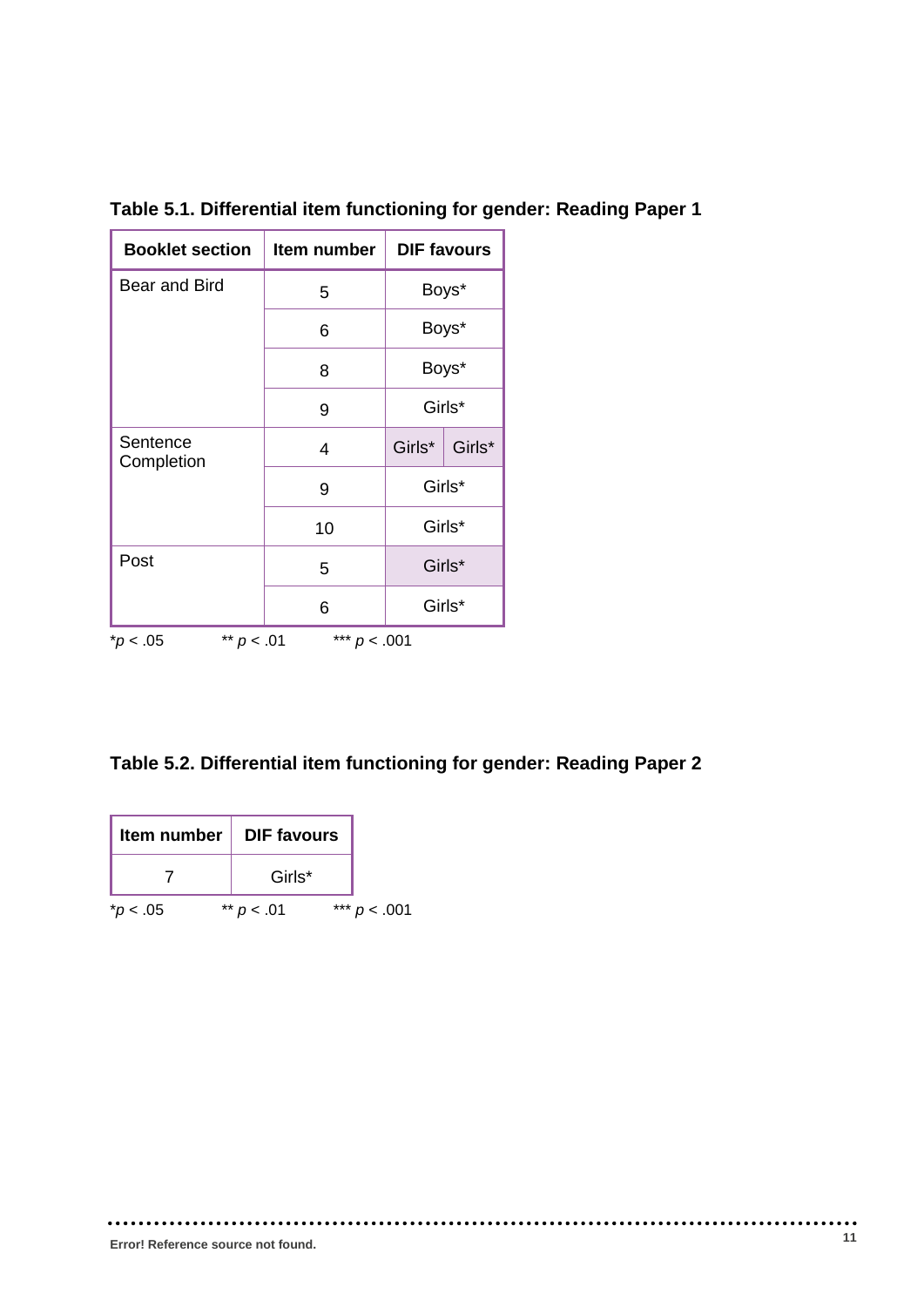| Item number                                  | <b>DIF favours</b> |        |  |
|----------------------------------------------|--------------------|--------|--|
| 8                                            | Boys*              |        |  |
| 12                                           | Girls**            |        |  |
| 13                                           | Girls**            |        |  |
| 15                                           | Girls***           |        |  |
| 20                                           | Boys***            | Boys** |  |
| 21                                           | Girls**            |        |  |
| 23                                           | Boys**             |        |  |
| 24                                           | Boys**             |        |  |
| ** $p < .01$<br>*** $p < .001$<br>$*p$ < .05 |                    |        |  |

**Table 5.3. Differential item functioning for gender: Mathematics Paper 1**

**Table 5.4. Differential item functioning for gender: Mathematics Paper 2**

| Item number | <b>DIF favours</b>             |         |  |
|-------------|--------------------------------|---------|--|
| 3           | Boys***                        | Boys*** |  |
| 5           | Boys**                         |         |  |
| 6           | Boys*                          | Boys*   |  |
| 9           | Boys*                          |         |  |
| 15          | Girls*                         |         |  |
| $*p < .05$  | *** $p < .001$<br>** $p < .01$ |         |  |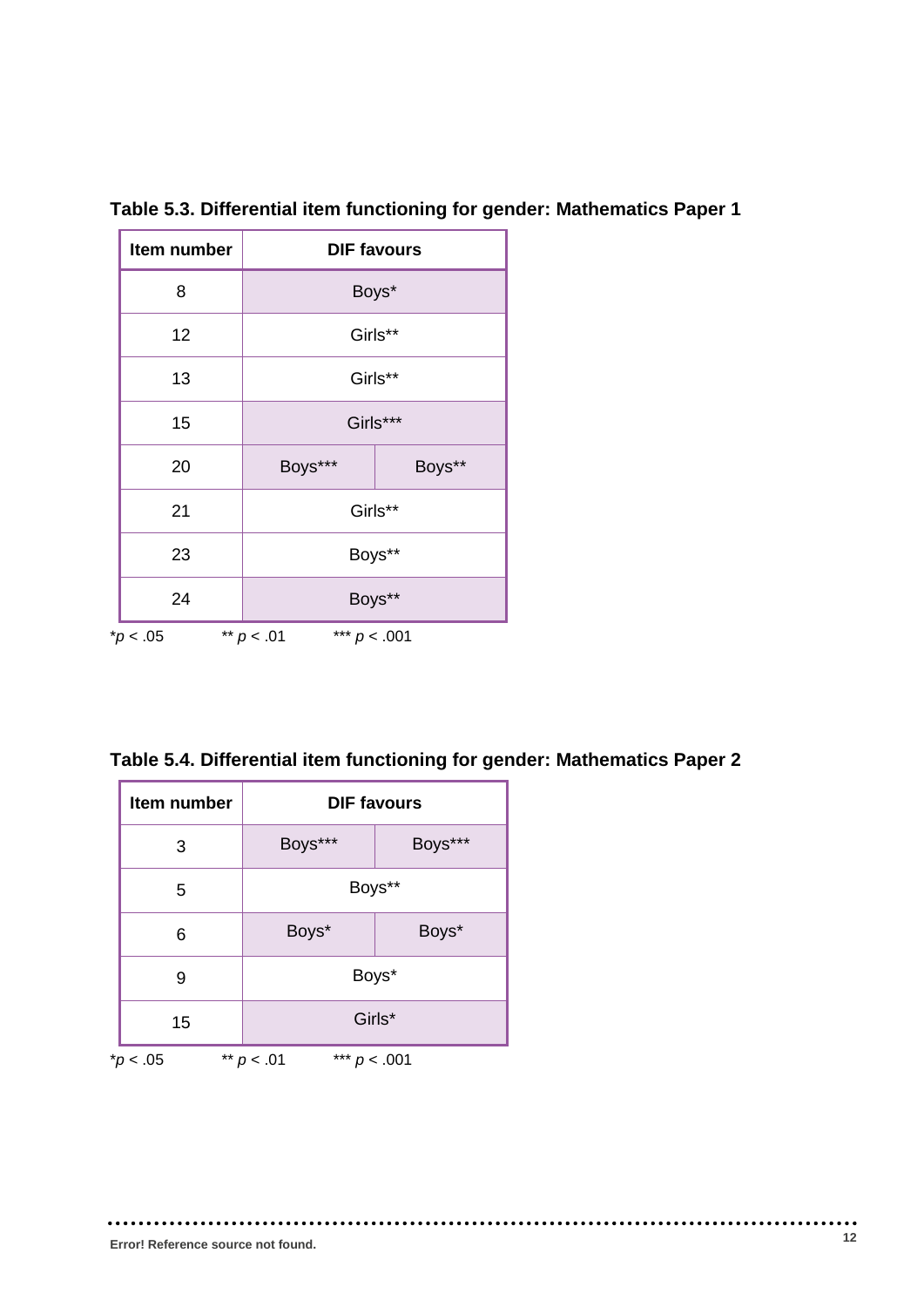| <b>Booklet section</b>                       | Item number    | <b>DIF favours</b> |           |  |
|----------------------------------------------|----------------|--------------------|-----------|--|
| Bear and Bird                                | $\overline{2}$ |                    | not EAL*  |  |
|                                              | 8              | not EAL**          | not EAL*  |  |
|                                              | 10             |                    | EAL*      |  |
|                                              | 11             | not EAL*           | not EAL** |  |
| Sentence<br>Completion                       | 1              |                    | EAL*      |  |
|                                              | 7              | EAL**              |           |  |
|                                              | 8              | EAL*               |           |  |
|                                              | 9              | EAL**              |           |  |
|                                              | 10             | EAL*               |           |  |
| Post                                         | $\overline{2}$ |                    | not EAL** |  |
|                                              | 4              | EAL*               |           |  |
|                                              | 5              |                    | EAL*      |  |
|                                              | 8              |                    | EAL**     |  |
|                                              | 13             |                    | EAL*      |  |
| ** $p < .01$<br>*** $p < .001$<br>$*p < .05$ |                |                    |           |  |

**Table 5.5. Differential item functioning for EAL: Reading Paper 1**

| Item number        | <b>DIF</b> favours |       |          |
|--------------------|--------------------|-------|----------|
|                    | FAI *              |       |          |
| $*$ <i>p</i> < .05 | ** $p < .01$       | $***$ | p < .001 |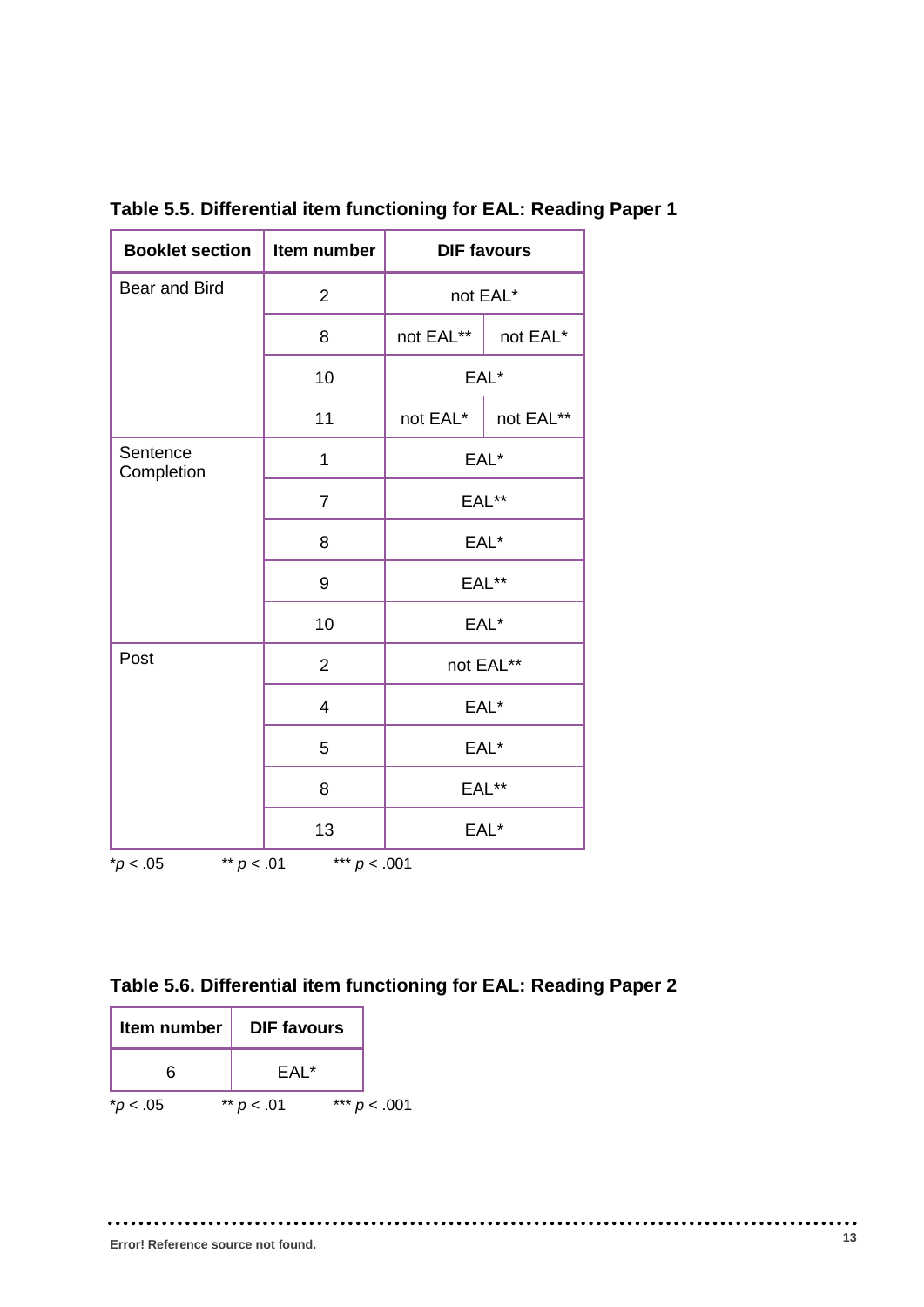| Item number    |                                | <b>DIF favours</b> |  |
|----------------|--------------------------------|--------------------|--|
| $\overline{2}$ |                                | EAL*               |  |
| 4              | EAL**                          | EAL**              |  |
| 9              |                                | not EAL*           |  |
| 11             |                                | EAL*               |  |
| 12             |                                | EAL                |  |
| 13             |                                | not EAL*           |  |
| 14             | not EAL**                      |                    |  |
| 19             | EAL**                          | EAL**              |  |
| 22             |                                | not EAL*           |  |
| $*p$ < .05     | ** $p < .01$<br>*** $p < .001$ |                    |  |

**Table 5.7. Differential item functioning for EAL: Mathematics Paper 1**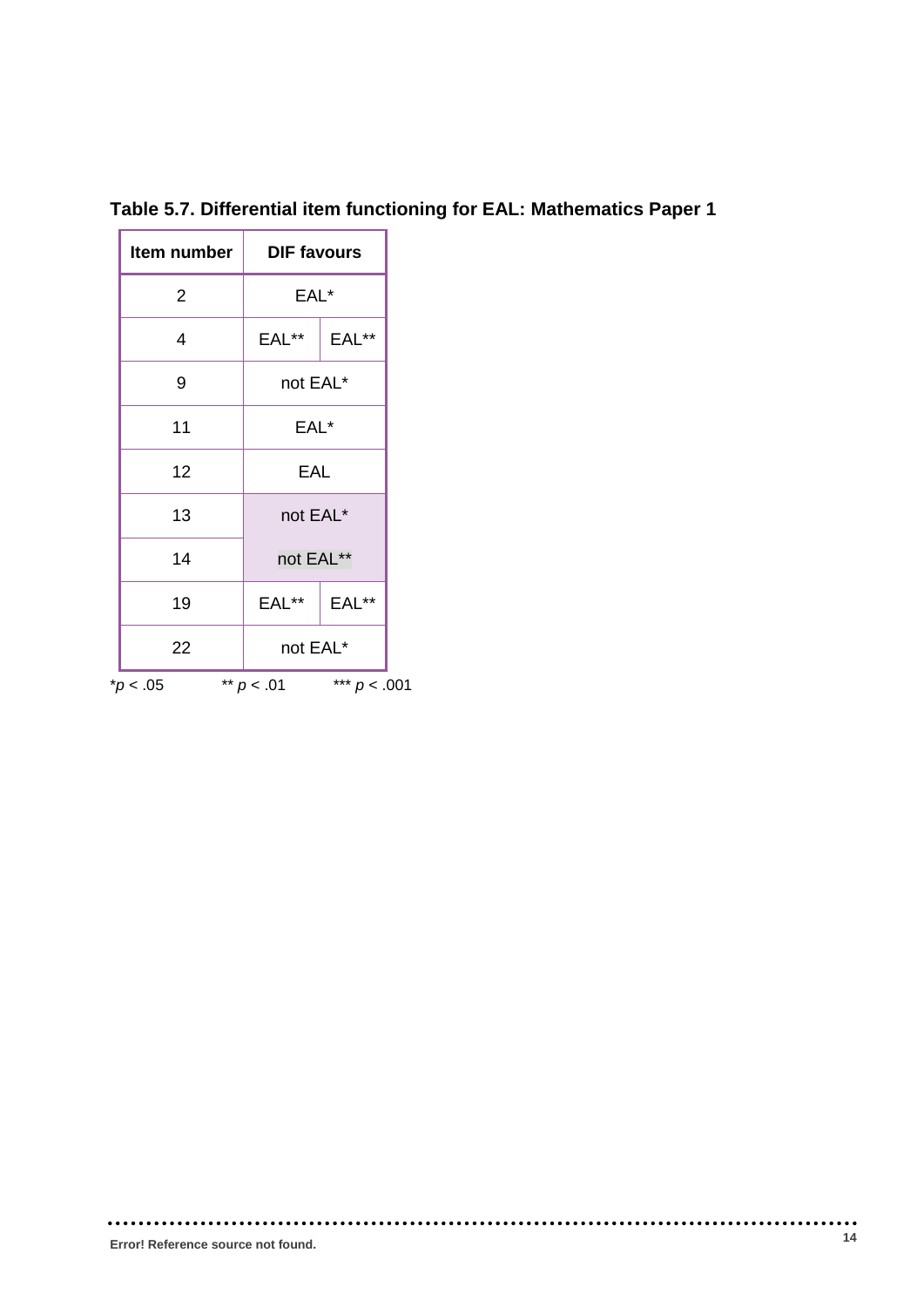| Item number    | <b>DIF favours</b> |                |  |
|----------------|--------------------|----------------|--|
| 2              | not EAL*           |                |  |
| 3              | EAL***             | EAL*           |  |
| 4              | EAL*               |                |  |
| 5              | EAL**              | <b>EAL***</b>  |  |
| $\overline{7}$ | not EAL**          |                |  |
| 8              | not EAL*           |                |  |
| 9              | not EAL*           | not EAL*       |  |
| 10             | not EAL***         |                |  |
| 11             | not EAL*           |                |  |
| 13             | not EAL*           | not EAL**      |  |
| 15             | EAL**              | EAL*           |  |
| $*p < .05$     | ** $p < .01$       | *** $p < .001$ |  |

**Table 5.8. Differential item functioning for EAL: Mathematics Paper 2**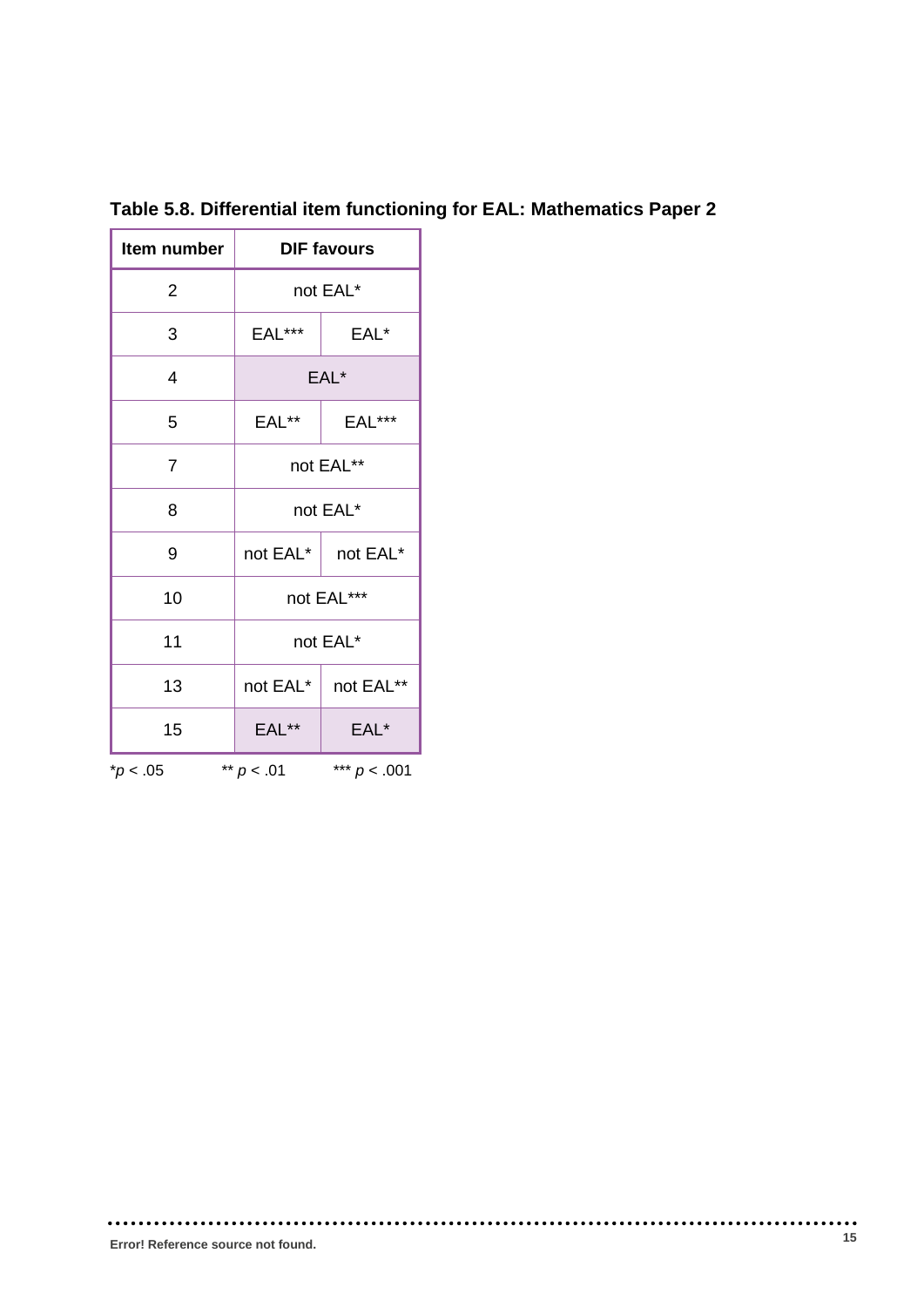#### <span id="page-15-0"></span>**6 Test outcomes**

The following outcomes are available from this suite of tests:

- Raw score the total number of marks attained by each pupil
- Standardised score
- Age standardised score
- Age-related expectations in the National Curriculum.

More details of each are available in the relevant teacher guide.